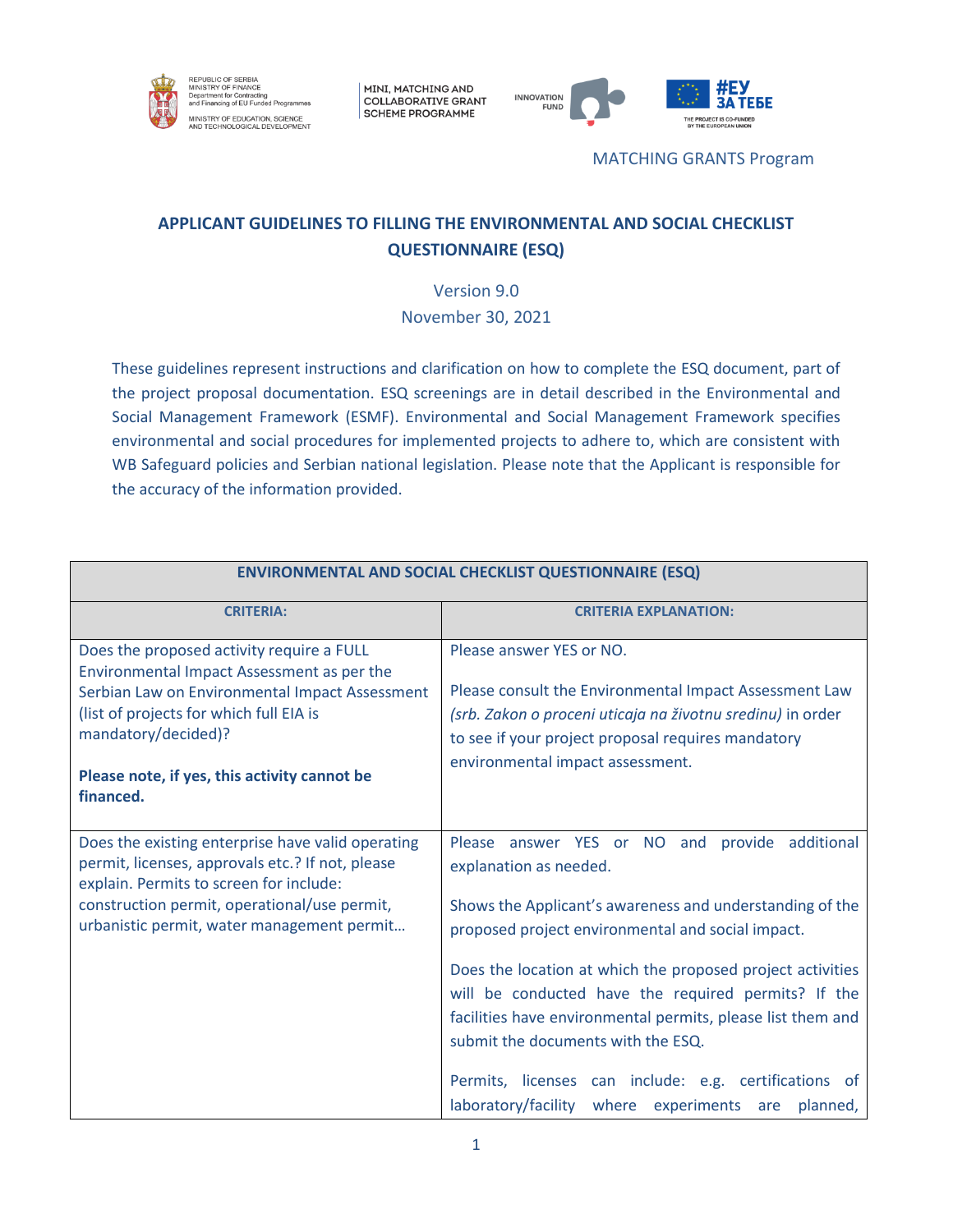

REPUBLIC OF SERBIA<br>MINISTRY OF FINANCE<br>Department for Contracting<br>and Financing of EU Funded Programmes MINISTRY OF EDUCATION, SCIENCE<br>AND TECHNOLOGICAL DEVELOPMENT

MINI, MATCHING AND<br>COLLABORATIVE GRANT<br>SCHEME PROGRAMME





#### MATCHING GRANTS Program

| If not, will the grant financing be used to correct<br>this condition?                                                                                                                                                                                                                                                                                                                                                                                                                                                                                                                                                                                                                                                                                                                                                                                                                                                                                                                                                                                                                                                                                                                                      | occupation <sup>1</sup> and environmental data for facility where<br>project is planned (rented by contract from other<br>company), permits related to waste management etc.<br>In cases the Applicant does not have valid permits, please<br>explain in detail the current situation and reasons for it.<br>Shows the Applicant's awareness and understanding of |
|-------------------------------------------------------------------------------------------------------------------------------------------------------------------------------------------------------------------------------------------------------------------------------------------------------------------------------------------------------------------------------------------------------------------------------------------------------------------------------------------------------------------------------------------------------------------------------------------------------------------------------------------------------------------------------------------------------------------------------------------------------------------------------------------------------------------------------------------------------------------------------------------------------------------------------------------------------------------------------------------------------------------------------------------------------------------------------------------------------------------------------------------------------------------------------------------------------------|-------------------------------------------------------------------------------------------------------------------------------------------------------------------------------------------------------------------------------------------------------------------------------------------------------------------------------------------------------------------|
|                                                                                                                                                                                                                                                                                                                                                                                                                                                                                                                                                                                                                                                                                                                                                                                                                                                                                                                                                                                                                                                                                                                                                                                                             | the proposed project environmental and social impact and<br>the Applicant's plans to have the documentation at the<br>completion of the proposed project.                                                                                                                                                                                                         |
| Does the existing enterprise have a valid<br>environmental permit (or is in the procedure of<br>obtaining an environmental permit as per the<br>Serbian laws) and does the proposed activity fall<br>under those for which this permit was issued?<br>Does the existing enterprise have a valid water<br>management permit that calls for special<br>investments or measures for the enterprise's<br>wastewater releases (or is in the procedure of<br>obtaining this permit as per the Serbian laws)?<br>Does the existing enterprise need to follow<br>specific Serbian environmental regulations<br>regarding air emissions, water use or wastewater<br>discharge and solid waste management?<br>Are there any significant outstanding<br>environmental fees, fines or penalties or any other<br>environmental liabilities (e.g. pending legal<br>proceedings involving environmental issues etc.)<br>If so, will the grant financing be used to correct<br>this condition and please explain?<br>Have there been any complaints raised by local<br>affected people or groups or NGOs regarding<br>conditions at the facility?<br>If so, will the grant financing be used to remedy<br>these complaints? | Please answer YES or NO and provide additional<br>explanation as needed to each criteria in this section.<br>These criteria are project specific.                                                                                                                                                                                                                 |

<sup>&</sup>lt;sup>1</sup> Occupation safety in RS is not part of environmental legislation, but it is part of "social assessment" (the same applies for environmental health consequences, animals used in experiments, examinations on humans, etc.)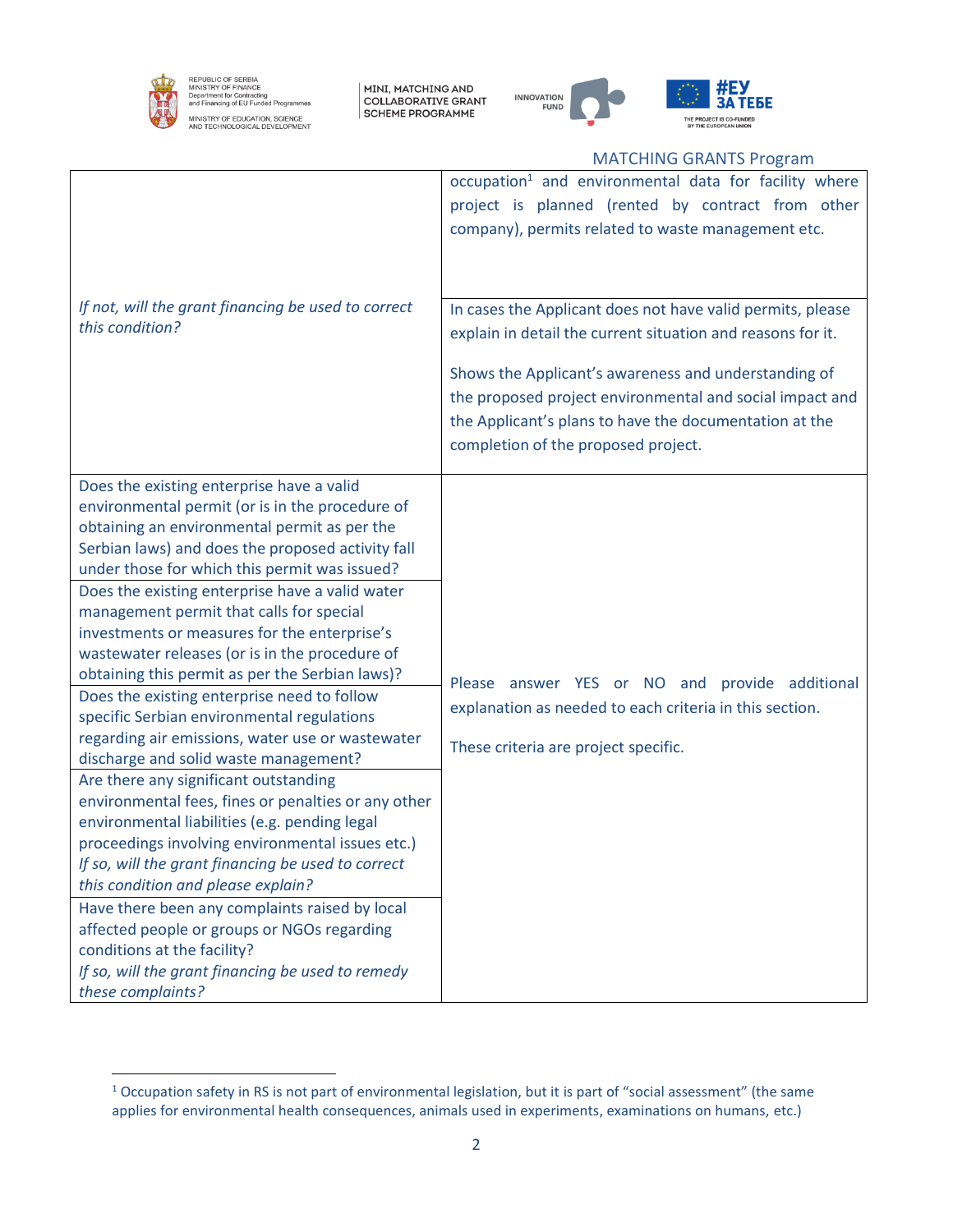

REPUBLIC OF SERBIA<br>MINISTRY OF FINANCE<br>Department for Contracting<br>and Financing of EU Funded Programmes MINISTRY OF EDUCATION, SCIENCE<br>AND TECHNOLOGICAL DEVELOPMENT

MINI, MATCHING AND<br>COLLABORATIVE GRANT<br>SCHEME PROGRAMME



## MATCHING GRANTS Program

| Does the existing enterprise take care about<br>primary suppliers' environmental and<br>social<br>performance or practice Socially Responsible Public<br>Procurement?<br>If possible, explain the answer |
|----------------------------------------------------------------------------------------------------------------------------------------------------------------------------------------------------------|
| Does the existing enterprise take care about<br>associated facilities (if applicable)<br>relevant<br>environmental and social performance?<br>If possible, explain the answer                            |

| <b>Proposed Activity</b>                                                                                                                  |                                                                                                                                                                                                                                                                                                                                                                                                                                                                                                                     |  |
|-------------------------------------------------------------------------------------------------------------------------------------------|---------------------------------------------------------------------------------------------------------------------------------------------------------------------------------------------------------------------------------------------------------------------------------------------------------------------------------------------------------------------------------------------------------------------------------------------------------------------------------------------------------------------|--|
| <b>CRITERIA:</b>                                                                                                                          | <b>CRITERIA EXPLANATION:</b>                                                                                                                                                                                                                                                                                                                                                                                                                                                                                        |  |
| Will the activity generate water effluents<br>(wastewater) that may require special treatment,<br>control or the water management permit? |                                                                                                                                                                                                                                                                                                                                                                                                                                                                                                                     |  |
| Will the activity air emissions which would require<br>special controls in order to ensure compliance<br>with the Serbian standards?      | In addition to answering YES or NO to each criteria in this<br>section, the Applicant is encouraged to give a narrative<br>explanation in accordance with the project proposal<br>presented in the Business Plan.<br>Formulation of answers to these criteria shows the<br>knowledge of national environmental<br>Applicant's<br>legislation and related standards (and in some cases in<br>addition EU legislative - if this part of EU environmental<br>legislation is not yet trans-positioned in national law). |  |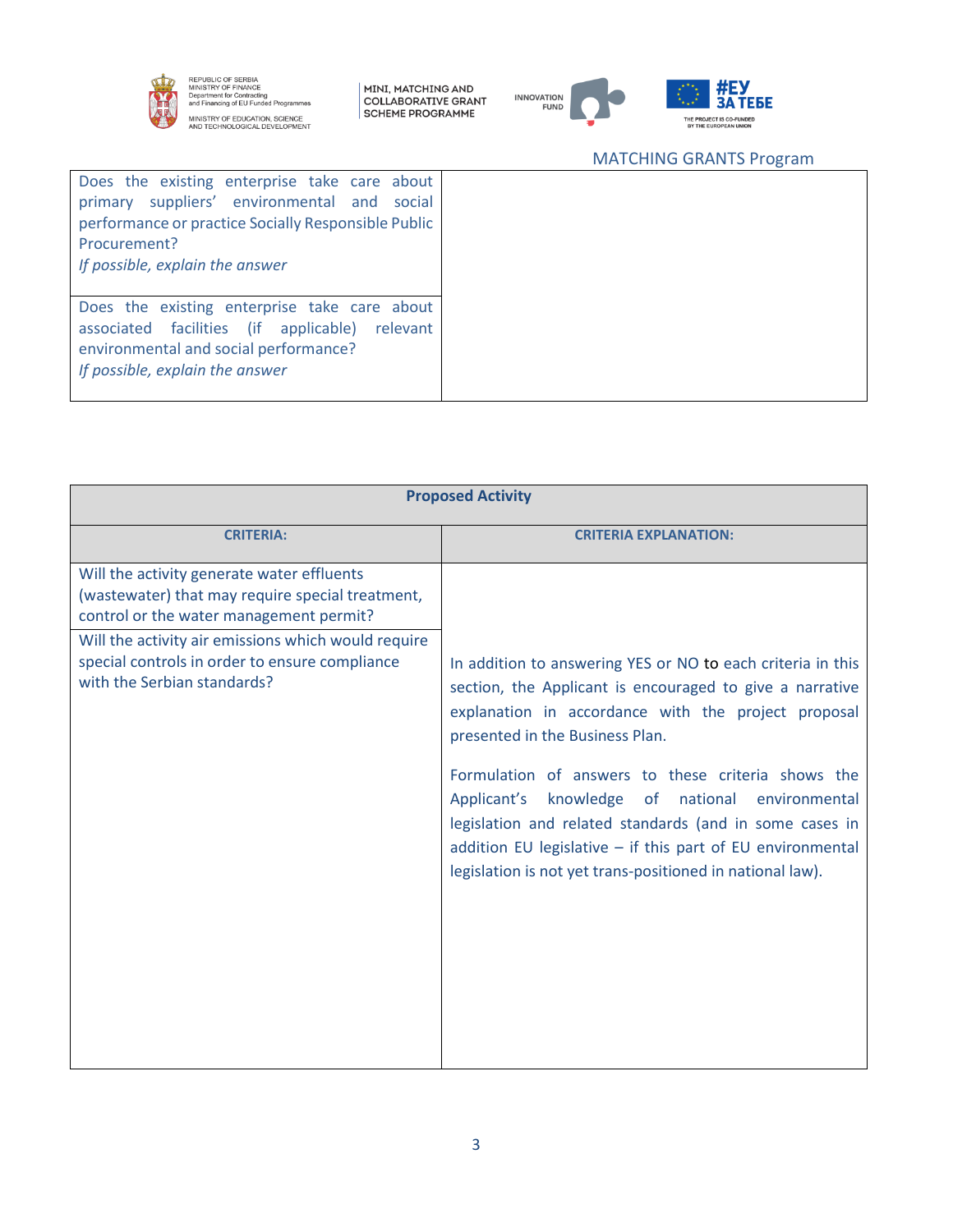

REPUBLIC OF SERBIA<br>MINISTRY OF FINANCE<br>Department for Contracting<br>and Financing of EU Funded Programmes MINISTRY OF EDUCATION, SCIENCE<br>AND TECHNOLOGICAL DEVELOPMENT

| MINI, MATCHING AND<br>| COLLABORATIVE GRANT<br>| SCHEME PROGRAMME





### MATCHING GRANTS Program